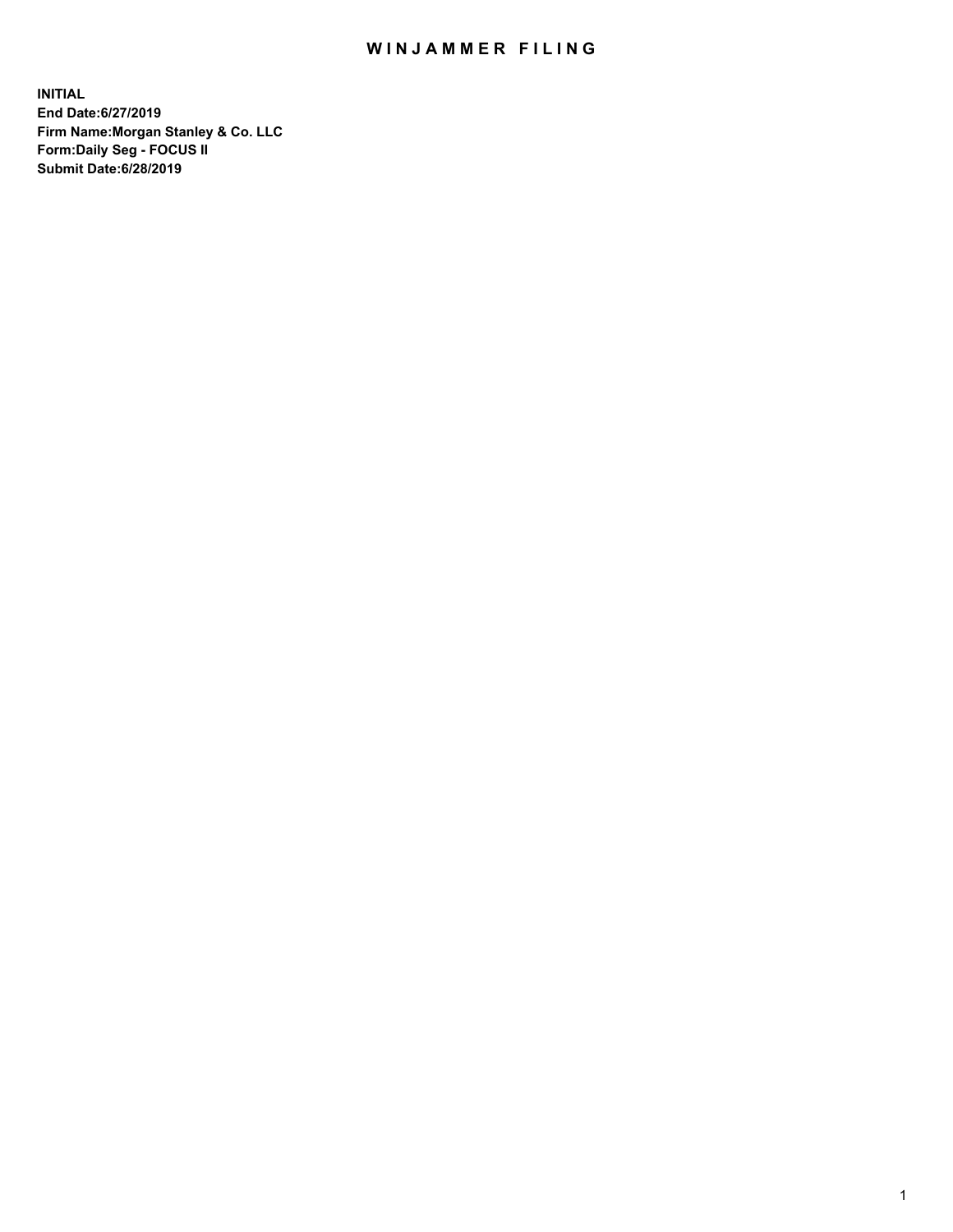**INITIAL End Date:6/27/2019 Firm Name:Morgan Stanley & Co. LLC Form:Daily Seg - FOCUS II Submit Date:6/28/2019 Daily Segregation - Cover Page**

| Name of Company                                                                   | Morgan Stanley & Co. LLC     |
|-----------------------------------------------------------------------------------|------------------------------|
| <b>Contact Name</b>                                                               | <b>Ikram Shah</b>            |
| <b>Contact Phone Number</b>                                                       | 212-276-0963                 |
| <b>Contact Email Address</b>                                                      | Ikram.shah@morganstanley.com |
| FCM's Customer Segregated Funds Residual Interest Target (choose one):            |                              |
| a. Minimum dollar amount: ; or                                                    | 235,000,000                  |
| b. Minimum percentage of customer segregated funds required:% ; or                | <u>0</u>                     |
| c. Dollar amount range between: and; or                                           | <u>0 0</u>                   |
| d. Percentage range of customer segregated funds required between: % and %.       | 00                           |
| FCM's Customer Secured Amount Funds Residual Interest Target (choose one):        |                              |
| a. Minimum dollar amount: ; or                                                    | 140,000,000                  |
| b. Minimum percentage of customer secured funds required:%; or                    | <u>0</u>                     |
| c. Dollar amount range between: and; or                                           | 0 <sub>0</sub>               |
| d. Percentage range of customer secured funds required between:% and%.            | 0 <sub>0</sub>               |
| FCM's Cleared Swaps Customer Collateral Residual Interest Target (choose one):    |                              |
| a. Minimum dollar amount: ; or                                                    | 92,000,000                   |
| b. Minimum percentage of cleared swaps customer collateral required:% ; or        | <u>0</u>                     |
| c. Dollar amount range between: and; or                                           | 0 Q                          |
| d. Percentage range of cleared swaps customer collateral required between:% and%. | 00                           |

Attach supporting documents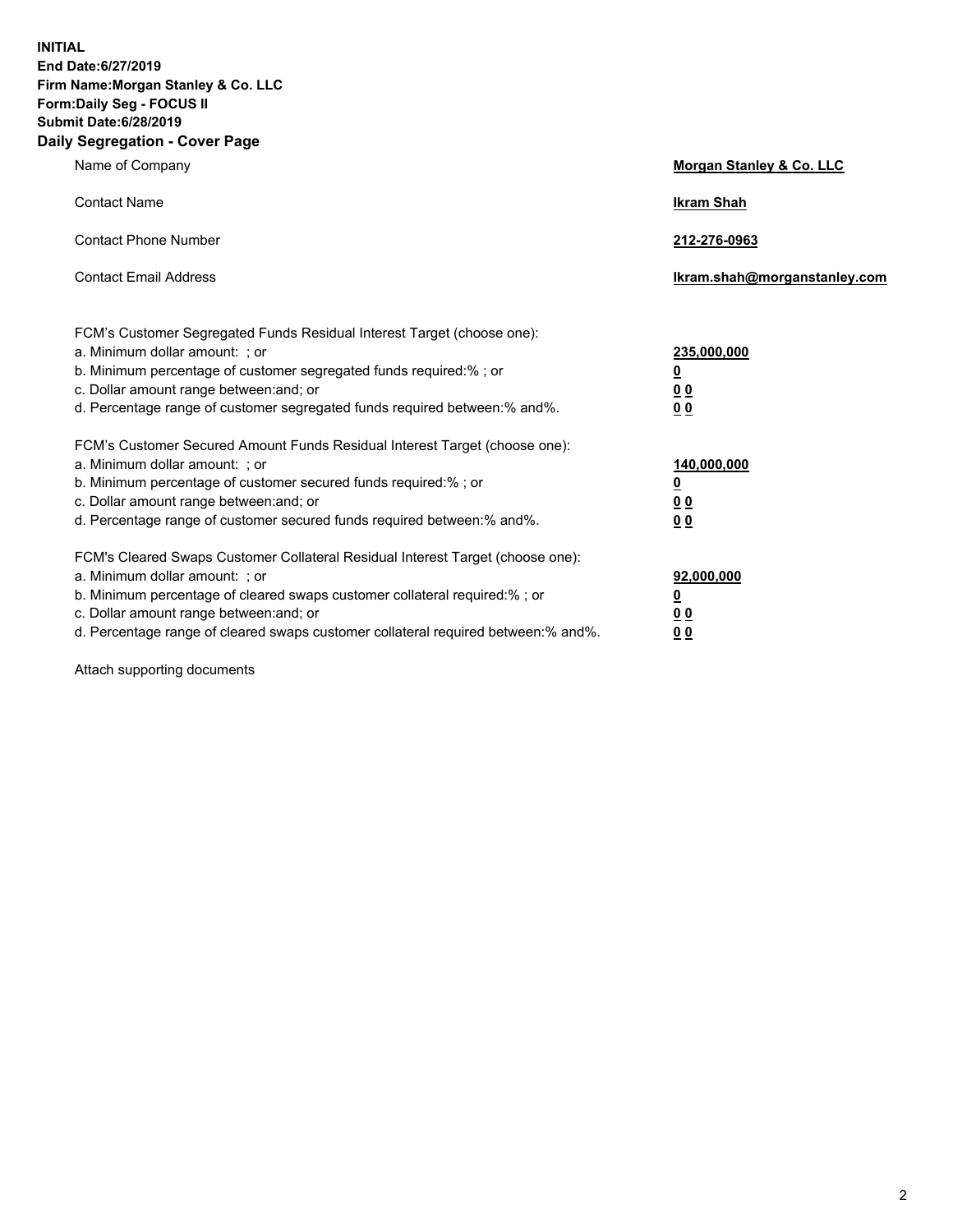## **INITIAL End Date:6/27/2019 Firm Name:Morgan Stanley & Co. LLC Form:Daily Seg - FOCUS II Submit Date:6/28/2019 Daily Segregation - Secured Amounts**

Foreign Futures and Foreign Options Secured Amounts Amount required to be set aside pursuant to law, rule or regulation of a foreign government or a rule of a self-regulatory organization authorized thereunder **0** [7305] 1. Net ledger balance - Foreign Futures and Foreign Option Trading - All Customers A. Cash **2,995,577,360** [7315] B. Securities (at market) **2,559,936,727** [7317] 2. Net unrealized profit (loss) in open futures contracts traded on a foreign board of trade **20,985,917** [7325] 3. Exchange traded options a. Market value of open option contracts purchased on a foreign board of trade **19,625,198** [7335] b. Market value of open contracts granted (sold) on a foreign board of trade **-12,942,951** [7337] 4. Net equity (deficit) (add lines 1. 2. and 3.) **5,583,182,251** [7345] 5. Account liquidating to a deficit and account with a debit balances - gross amount **103,014,208** [7351] Less: amount offset by customer owned securities **-102,781,862** [7352] **232,346** [7354] 6. Amount required to be set aside as the secured amount - Net Liquidating Equity Method (add lines 4 and 5) **5,583,414,597** [7355] 7. Greater of amount required to be set aside pursuant to foreign jurisdiction (above) or line 6. **5,583,414,597** [7360] FUNDS DEPOSITED IN SEPARATE REGULATION 30.7 ACCOUNTS 1. Cash in banks A. Banks located in the United States **462,925,778** [7500] B. Other banks qualified under Regulation 30.7 **265,237,534** [7520] **728,163,312** [7530] 2. Securities A. In safekeeping with banks located in the United States **786,028,564** [7540] B. In safekeeping with other banks qualified under Regulation 30.7 **0** [7560] **786,028,564** [7570] 3. Equities with registered futures commission merchants A. Cash **4,803,725** [7580] B. Securities **0** [7590] C. Unrealized gain (loss) on open futures contracts **1,911,052** [7600] D. Value of long option contracts **0** [7610] E. Value of short option contracts **0** [7615] **6,714,777** [7620] 4. Amounts held by clearing organizations of foreign boards of trade A. Cash **0** [7640] B. Securities **0** [7650] C. Amount due to (from) clearing organization - daily variation **0** [7660] D. Value of long option contracts **0** [7670] E. Value of short option contracts **0** [7675] **0** [7680] 5. Amounts held by members of foreign boards of trade A. Cash **2,454,571,413** [7700] B. Securities **1,773,908,163** [7710] C. Unrealized gain (loss) on open futures contracts **19,074,865** [7720] D. Value of long option contracts **19,625,198** [7730] E. Value of short option contracts **-12,942,951** [7735] **4,254,236,688** [7740] 6. Amounts with other depositories designated by a foreign board of trade **0** [7760]

- 7. Segregated funds on hand **0** [7765]
- 8. Total funds in separate section 30.7 accounts **5,775,143,341** [7770]
- 9. Excess (deficiency) Set Aside for Secured Amount (subtract line 7 Secured Statement Page 1 from Line 8)
- 10. Management Target Amount for Excess funds in separate section 30.7 accounts **140,000,000** [7780]
- 11. Excess (deficiency) funds in separate 30.7 accounts over (under) Management Target **51,728,744** [7785]

**191,728,744** [7380]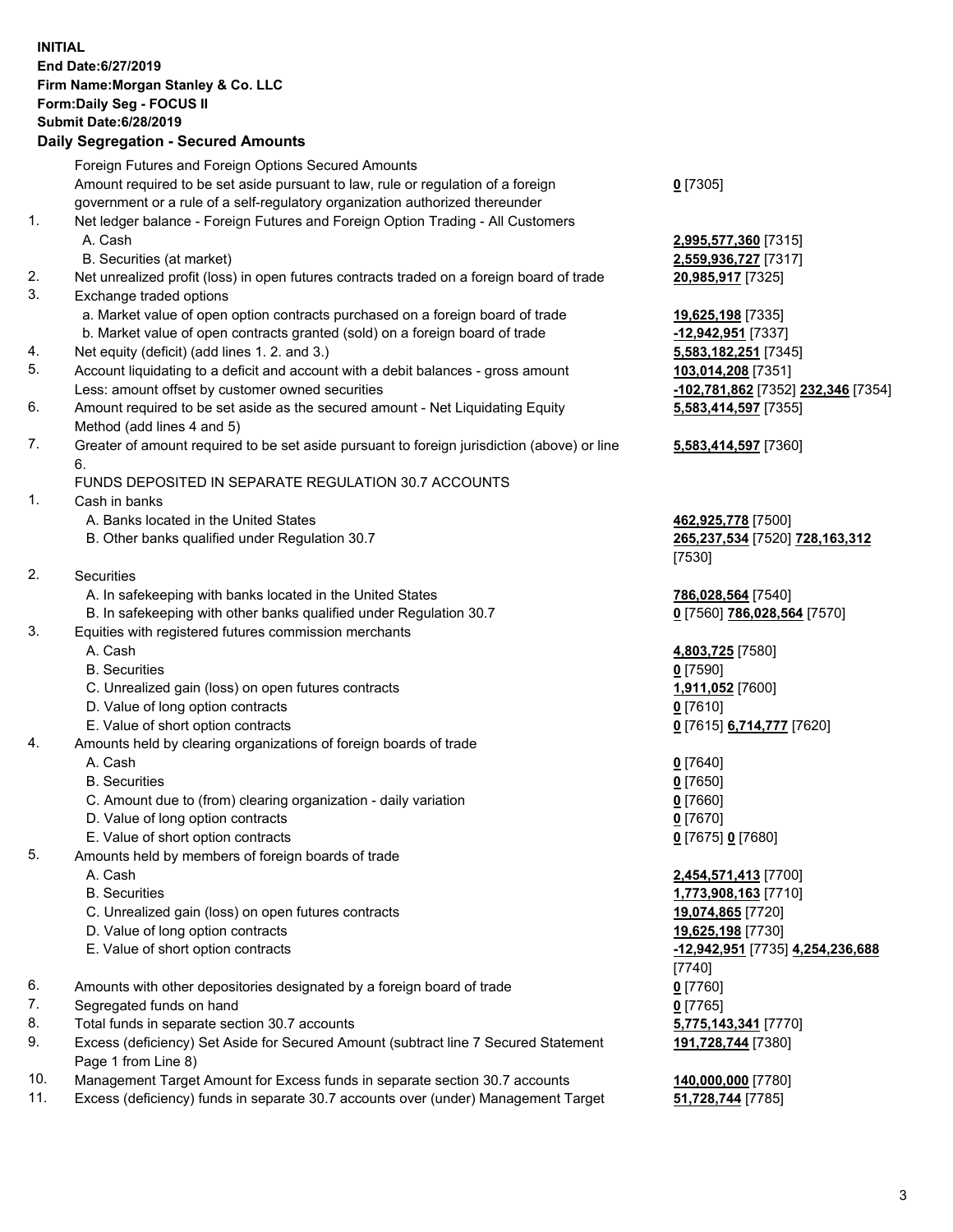**INITIAL End Date:6/27/2019 Firm Name:Morgan Stanley & Co. LLC Form:Daily Seg - FOCUS II Submit Date:6/28/2019 Daily Segregation - Segregation Statement** SEGREGATION REQUIREMENTS(Section 4d(2) of the CEAct) 1. Net ledger balance A. Cash **6,474,511,449** [7010] B. Securities (at market) **5,902,393,768** [7020] 2. Net unrealized profit (loss) in open futures contracts traded on a contract market **4,029,132,349** [7030] 3. Exchange traded options A. Add market value of open option contracts purchased on a contract market **563,878,042** [7032] B. Deduct market value of open option contracts granted (sold) on a contract market **-336,058,003** [7033] 4. Net equity (deficit) (add lines 1, 2 and 3) **16,633,857,605** [7040] 5. Accounts liquidating to a deficit and accounts with debit balances - gross amount **158,269,028** [7045] Less: amount offset by customer securities **-157,376,313** [7047] **892,715** [7050] 6. Amount required to be segregated (add lines 4 and 5) **16,634,750,320** [7060] FUNDS IN SEGREGATED ACCOUNTS 7. Deposited in segregated funds bank accounts A. Cash **4,282,950,038** [7070] B. Securities representing investments of customers' funds (at market) **0** [7080] C. Securities held for particular customers or option customers in lieu of cash (at market) **712,739,693** [7090] 8. Margins on deposit with derivatives clearing organizations of contract markets A. Cash **6,152,453,356** [7100] B. Securities representing investments of customers' funds (at market) **0** [7110] C. Securities held for particular customers or option customers in lieu of cash (at market) **5,189,654,075** [7120] 9. Net settlement from (to) derivatives clearing organizations of contract markets **346,984,408** [7130] 10. Exchange traded options A. Value of open long option contracts **563,878,042** [7132] B. Value of open short option contracts **-336,058,003** [7133] 11. Net equities with other FCMs A. Net liquidating equity **8,429,530** [7140] B. Securities representing investments of customers' funds (at market) **0** [7160] C. Securities held for particular customers or option customers in lieu of cash (at market) **0** [7170] 12. Segregated funds on hand **0** [7150] 13. Total amount in segregation (add lines 7 through 12) **16,921,031,139** [7180] 14. Excess (deficiency) funds in segregation (subtract line 6 from line 13) **286,280,819** [7190] 15. Management Target Amount for Excess funds in segregation **235,000,000** [7194]

16. Excess (deficiency) funds in segregation over (under) Management Target Amount Excess

**51,280,819** [7198]